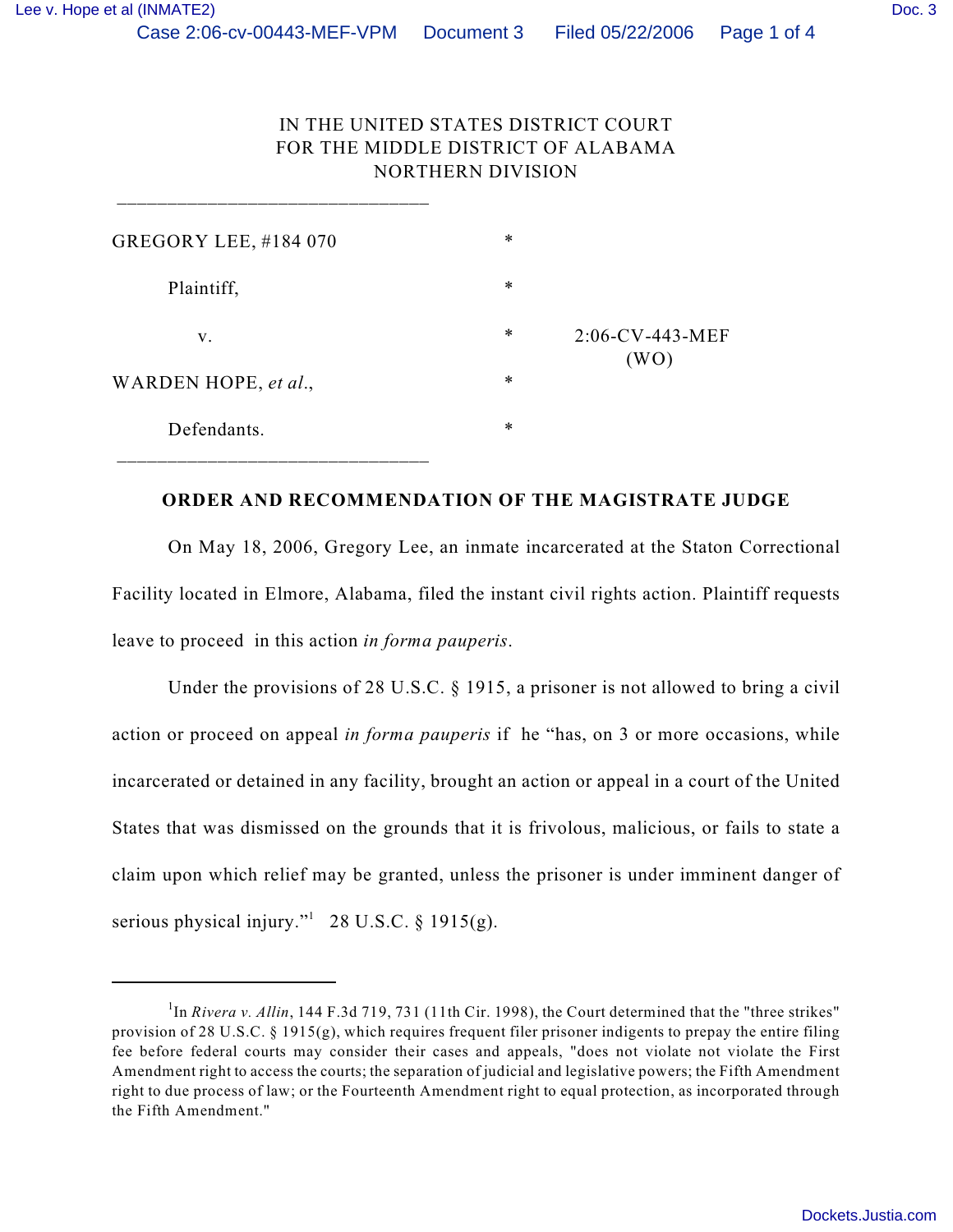## **I. DISCUSSION**

Court records establish that Plaintiff, while incarcerated or detained, has on at least three occasions had civil actions and/or appeals dismissed as frivolous, as malicious, for failure to state a claim and/or for asserting claims against defendants who were immune from suit pursuant to the provisions of 28 U.S.C. § 1915. The cases on which the court relies in finding a violation of § 1915(g) are as follows: (1) *Lee v. Haley, et al.*, Civil Action No. 2:00-CV-985-T (M.D. Ala. 2000), (2) *Lee v. Haley, et al*., Civil Action No. 2:02-CV-1343-A (M.D. Ala. 2003), and (3) *Lee v. Holt, et al*., Civil Action No. 2:03-CV-1055-D (M.D. Ala. 2003).

The court has carefully reviewed the allegations presented in the instant complaint. They do not allege nor in any way indicate that Plaintiff was "under imminent danger of serious physical injury" at the time the instant complaint was filed as is required to meet the imminent danger exception to the application of 28 U.S.C. § 1915(g). *See Medberry v. Butler*, 185 F.3d 1189 (11<sup>th</sup> Cir. 1999).

Based on the foregoing, the court concludes that Plaintiff's motion for leave to proceed *in forma pauperis* is due to be denied and this case dismissed without prejudice for Plaintiff's failure to pay the requisite \$350.00 filing fee upon the initiation of this cause of action. *Dupree v. Palmer*, 284 F.3d 1234, 1236  $(11<sup>th</sup> Cir. 2002)$  (emphasis in original) ("[T]he proper procedure is for the district court to dismiss the complaint without prejudice wen it denies the prisoner leave to proceed *in forma pauperis* pursuant to the provisions of § 1915(g)" because the prisoner "must pay the filing fee at the time he *initiates* the suit.").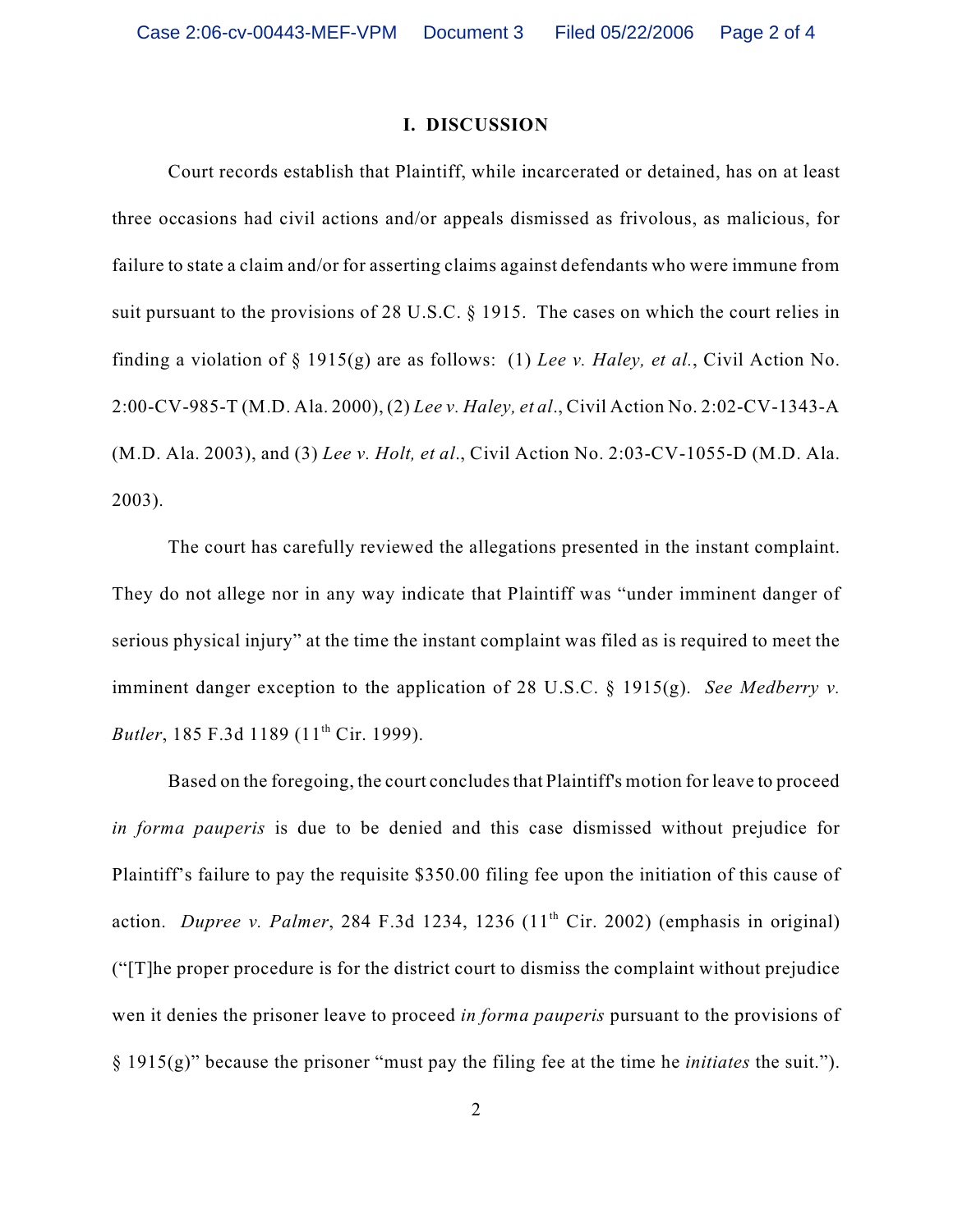## **II. CONCLUSION**

In light of the foregoing, it is

ORDERED that the motion for leave to proceed *in forma pauperis* filed by Plaintiff on May 18, 2006 (Doc. No. 2) is DENIED.

It is the RECOMMENDATION of the Magistrate Judge that this case be DISMISSED without prejudice for Plaintiff's failure to pay the full filing fee upon the initiation of this case.

It is further

ORDERED that the parties are DIRECTED to file any objections to the said Recommendation on or before **June 5, 2006**. Any objections filed must specifically identify the findings in the Magistrate Judge's Recommendation to which a party objects. Frivolous, conclusive or general objections will not be considered by the District Court. The parties are advised that this Recommendation is not a final order of the court and, therefore, it is not appealable.

Failure to file written objections to the proposed findings and recommendations in the Magistrate Judge's report shall bar the party from a *de novo* determination by the District Court of issues covered in the report and shall bar the party from attacking on appeal factual findings in the report accepted or adopted by the District Court except upon grounds of plain error or manifest injustice. *Nettles v. Wainwright*, 677 F.2d 404 (5<sup>th</sup> Cir. 1982). *See Stein v. Reynolds Securities, Inc., 667 F.2d 33 (11<sup>th</sup> Cir. 1982). See also Bonner v. City of Prichard*, 661 F.2d 1206 (11<sup>th</sup> Cir. 1981, *en banc*), adopting as binding precedent all of the